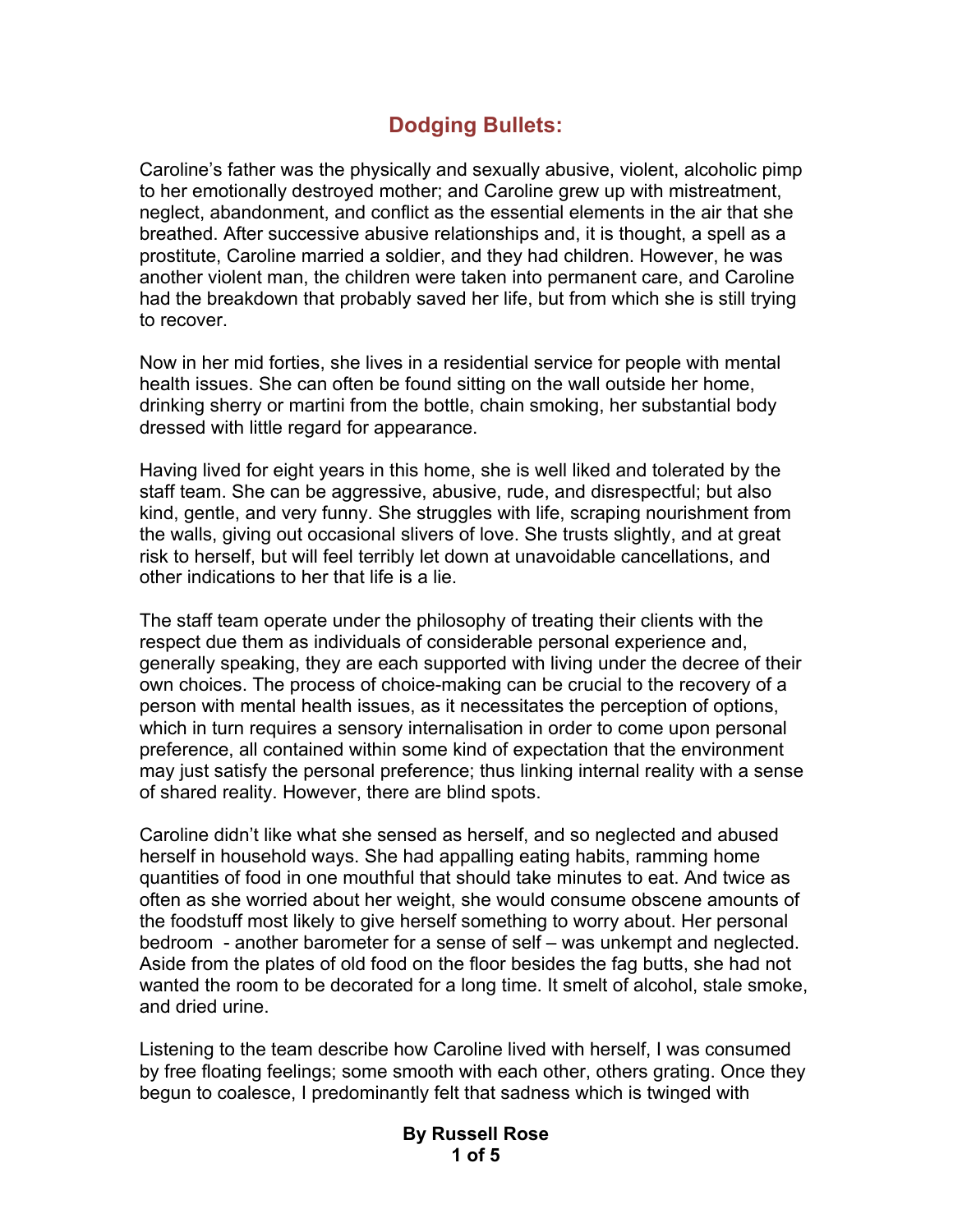disbelief and anger. Life seems so unfair for some people, one battleground after another, successive tragedies and crises becoming a life in whole. Her life was one of those whose gift to me is to remind me not to become too comfortable in certain new age platitudes, such as karma and synchronicity, that serve to hold together my somewhat tenuous belief that life makes sense and, on a soulful level at least, is fair. Only a person of extraordinary strength can survive such lives intact, and most of us just wouldn't stand a chance. How fair can that be?

The team were in conflict. On one hand they did not feel that it was their place to put the pressure of their own standards upon a woman who was older than most of them, but rather their job to support her with the life that she chose, knowing full well that many people in the community at large live in far worse conditions for a long lifetime.

However, their wish that so much permission and respect would over time help Caroline to respect herself more, had been a dream too far. They now felt that they were colluding with her self-neglect, and came to realise in fact that what they called *permission* and *respect* could well be received by Caroline as *a comfortable level of abandonment and neglect*.

It is my experience that, when a team so established in one therapeutic position regarding a client, then come to take a seemingly conflicted one, it is a response to a changing but unspoken need of the client in question. This certainly isn't always true, but it is often enough to be considered as a useful starting point. So: was Caroline perhaps ready for a little more active engaging with the details and nuances of her life, for more professional intrusion?

I felt strongly that the team had to step into a more parental position, though of course it would not be me who would have to soak up the shock-waves that the team feared from this stance. However, Caroline held little apparent self care, behaved with the habits of a child, and was not able to manage her life very well at all. Apart from anything else, her social life was impoverished, and it was no wonder, as she was naked and defenseless to negative judgement. She needed help and direction as well as support, and I didn't feel that she would take these from peers.

From Caroline's point of view, people equal *to her* could hardly be of much help. No, I was sure that she needed her team to be senior adults, to offer her stronger boundaries around herself, just so long as those boundaries were seeped in empathy and good intention.

She was not absorbing the team, not thus re-experiencing herself as a loveable person, and this implied to me a difficulty with the contact boundary between them and she. They were meeting her, but not getting through to her. And this is the difficult dilemma when working with people with Caroline's experience of life: to change the complex re-enactment we have to get under her skin, be invasive,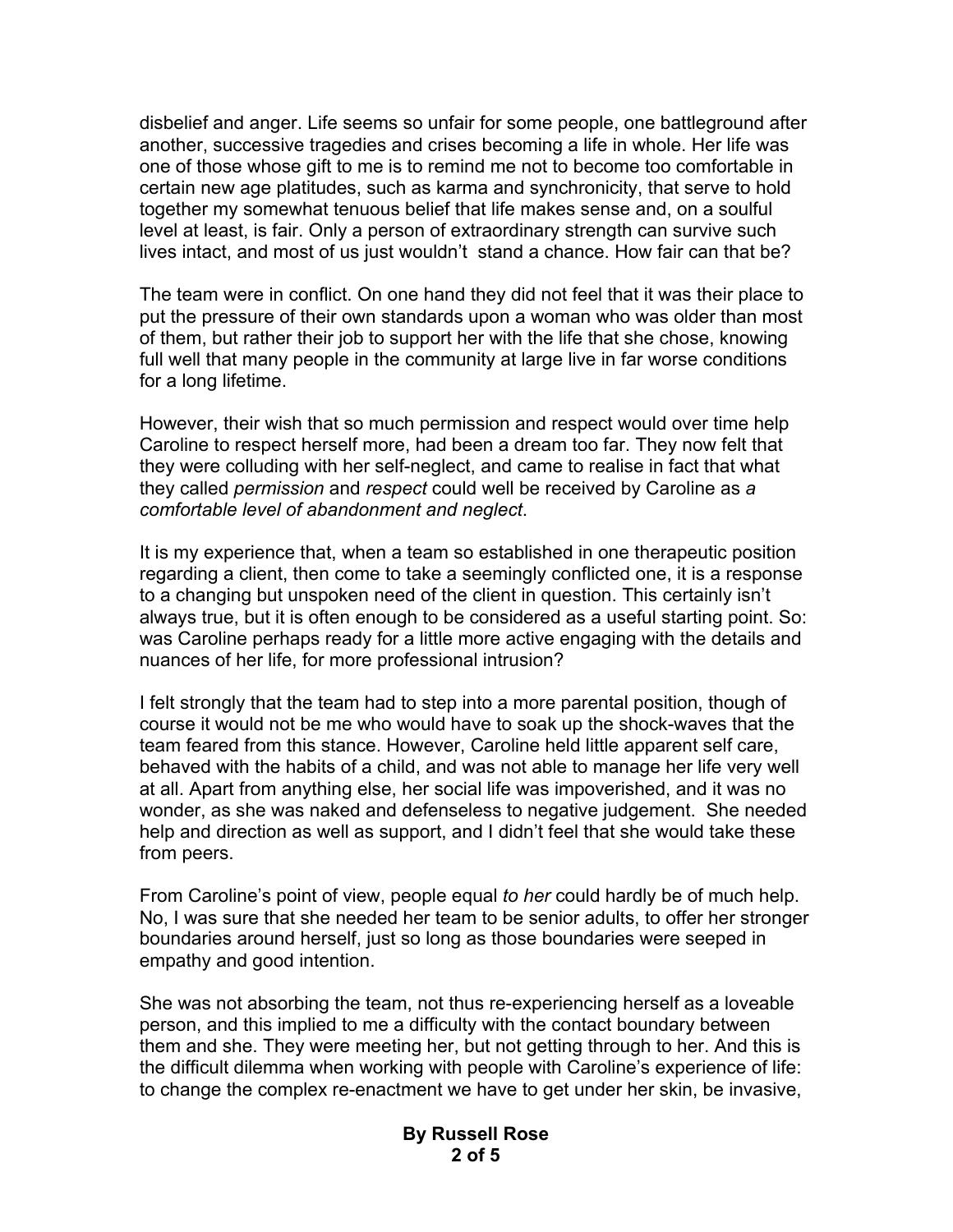and that is of course itself a re-enactment. It is a difficult line to walk, potholed and booby-trapped, but one that she walks all the time; and it is certainly true that for therapeutic development to occur the professionals often have to go through an emotional process comparable to the one that they are facilitating.

Very often it is the system that has to change, not just the client. Indeed, in these dynamic experiences, the client should be recognised as the container for the systemic issue and the catalyst of its exposure. The client is simply the person who has been *identified*. This perspective offers the client a true respect and sense of equality: *it is about all of us, so we will go there with you.*

We decided that the manager of the home would sit down formally with Caroline, and discuss their concerns, expressing that the team found it painful to watch her living with so little regard for herself, and had decided to offer to clean her room for her once a week, that she didn't have to contribute anything if she didn't want to, and was this ok with her? We had agreed that if Caroline refused this offer, then the manager would need to head in the direction of insistence.

As it happened, she readily agreed. A couple of weeks later, I met with the team again. Caroline had been diagnosed as having diabetes, and the team were forced to confront her eating habits, to challenge what she chooses to put in her body rather than simply what she externalised into her bedroom. The latter was a question of neglect, whilst the former was a more complicated pattern of self abuse, of perpetuating her quickest route to self-hatred; weight and appearance.

It is difficult to intrude upon such a vicious cycle, for its nature is to draw attention to its plight yet keep people away; both principles painful and depressing, but both needing satisfaction despite their incompatibility. Around and around in circles, the constant state of tension warding off the desperate feeling of emptiness as it feeds itself, maintaining its structure at all cost. Stepping into this torrid sea can require considerable courage, self-awareness, and willingness to flail and fail.

A strong argument in situations such as these is that the client, as an individual person with rights, can make the same choice as any other individual in the community; every heavy drinker, smoker, bad eater, and so on. However, my view is that, whilst it has been terribly important to come to notice the *person* rather than the *patient*, it can be as easy and as compromising to see only the person, and thus neglect the *client*.

It didn't seem to me that Caroline was making any reasoned choice, rather just continuing compulsively on. We had to intervene. But how? Aside from having a 24 hour guard defending the integrity of the fridge, the cupboards, the pantry, what could be done?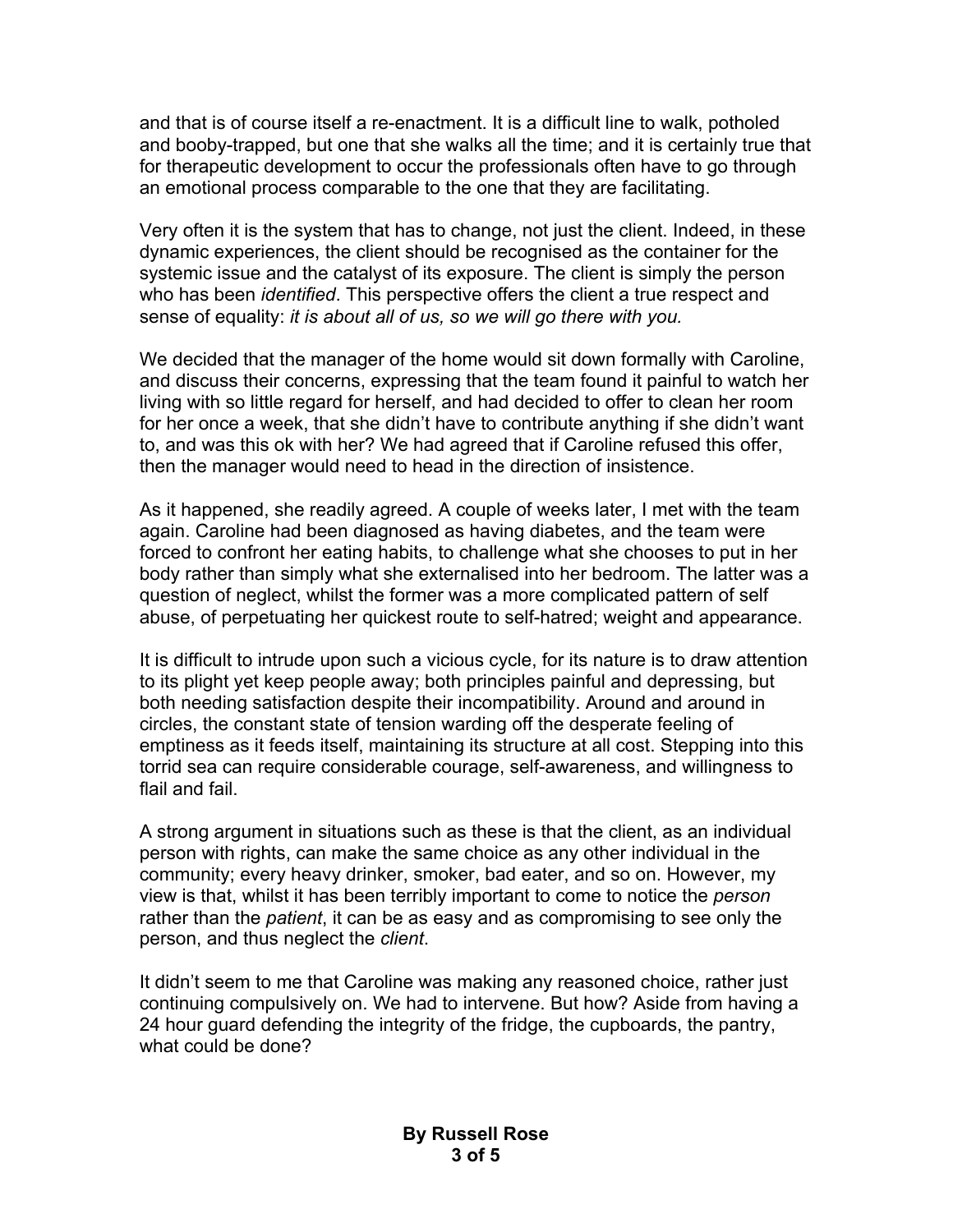One staff member joked that they should put padlocks on all the relevant doors; the joke being that the residential services have moved on from this habit, this punitive restriction on the access, by perfectly able people, to their own food, bought with their own money. To padlock fridges and cupboards would be to fly in the face of a well established and appropriate philosophy of care. There were all sorts of reasons springing into my mind why we couldn't even consider such a move for a person such as Caroline. But I also noticed that I clearly hadn't dismissed the notion entirely, or else why bother having negating justifications spring to mind at all? So I considered the possibility.

I imagined Caroline as a young girl, her habits and behaviours unchecked. I shuddered to imagine what picture the parental reflection had painted. I imagined the need to fill that space, and to concentrate a feeling of abuse into a sandwich and push it into my face in the hope that some reaches my belly. I tried to feel a loveless life, one in which I had to dodge bullets in the quest for a moment in which I might relax, be myself, or perceive a world of experience wider than that already known.

I felt the need to recreate an adult life from this appalling childhood, in the charged and desperate hope that the abusers might learn to nurture me, and thus take back the responsibility that I carry around for their lives. No empathy and no boundaries. No anchors, nothing trustworthy, nothing intended solely for my own good.

I could not have tolerated the team treating Caroline as a child in all levels of her life, but I realised that on this level she needed some senior intervention. She simply could not stop herself.

I knew that the team would have a terrible conflict about taking this step, that it would leave them feeling awful about themselves and their work. But for her to take a difficult step, they had to also. The only way they could guarantee to her that they wouldn't want to abuse her childhood was to go closer to the edge of abuse, but to do so with empathy and conflict. But first I had to take my difficult step, in order that I might facilitate them taking theirs, and then her taking hers. I was frightened to make the suggestion that we lock up the food.

The guy who had made the joke got a big laugh from it, big enough to imply to me that the idea was ludicrous to them, perhaps even deeply offensive, and I felt as concerned as I would if it was chemical restraint that I was recommending. But the longer the idea stayed with me, the more I intuitively accepted it, despite not having found a clear rationale to explain myself. Finally the idea came out. It didn't strike the ground hard, as I had feared, but seemed to fill the room with hot air, with charge. Fighting the will to launch into a quickly contrived explanation, or an equally hasty retreat, I sat still and quiet, waiting for the charge to settle or snap. The fact that such an abrupt charge solidified the room implied to me that